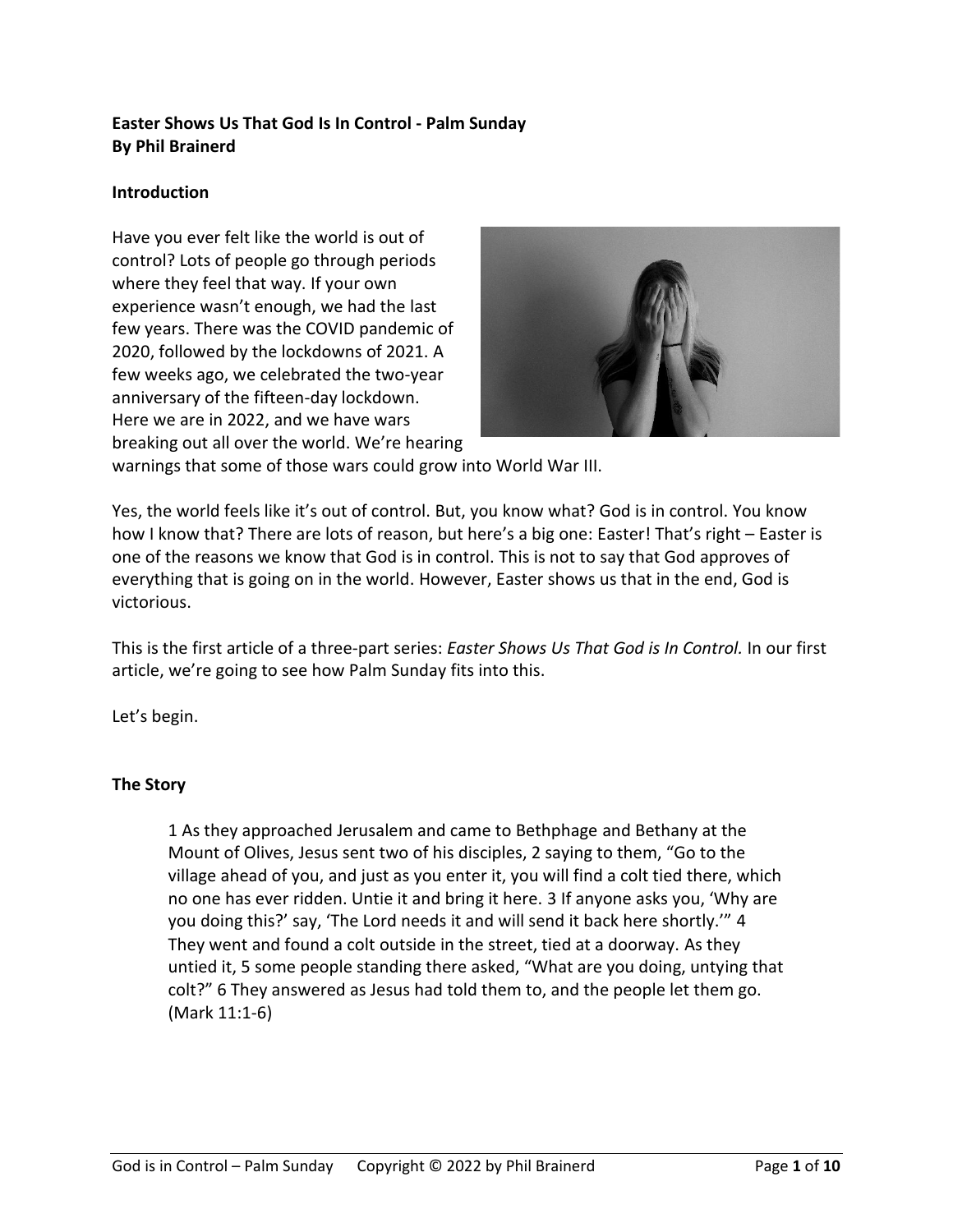### **Bible Prophecy**

What's happening here? Jesus is setting the stage for something very important: Bible prophecy. Our regular readers know how it works, but let's review for our newer people.

All through time, there have been people who have claimed to speak for God. Sometimes they're for real. Sometimes, they're fake. How can you know the difference? When Moses gave the law more than 3000 years ago, he told people how to know the difference.

But a prophet who presumes to speak in my name anything I have not commanded, or a prophet who speaks in the name of other gods, is to be put to death." (Deuteronomy 18:20)

First off, if someone claims they represent God, and it turns out that they don't: Death penalty! In those days, begin a false prophet was risky business. So, claiming to speak for God is serious.

With that in mind, how do we know whether a prophet speaks for God or not?

21 You may say to yourselves, "How can we know when a message has not been spoken by the Lord?" 22 If what a prophet proclaims in the name of the Lord does not take place or come true, that is a message the Lord has not spoken. That prophet has spoken presumptuously... (vs 21-22)

So, if someone speaks for God, God will give them the ability to predict what will happen in the future. If what they say comes true, then that is evidence that you're dealing with a real prophet. There are more requirements, but this is a start. However, the prophet must be 100 percent correct - No mistakes. If they say one thing that does not come true, they're not speaking for God. One mistake, as we said, equals a death penalty.

A great example of this was Moses himself. Moses went to the Pharaoh of Egypt and said, "Tomorrow, the Nile will turn into blood." The next day, the Nile did just that. Then, God allowed Moses to follow up with other predictions. There would be plagues: Hail and locusts destroying the crops. Darkness so thick you couldn't see your hand in front of your face. Eventually, the firstborn of all Egypt died. Then, Pharaoh allowed the children to Israel to be free.

Why is this important? Because it shows us that God is in control. In order to predict something and have it come true 100 percent of the time, God must control all the events between the prediction and the actual events. God can do that because he is infinitely powerful and allknowing. God controls whether a mighty river like the Nile brings health or stench. God controls whether the fields produce crops or insects and storms destroy the labor of the farmers. God controls whether the sun shines or not. God controls whether people live or die. And here's something important: *He controls all these things on his schedule. And he can choose to share what he's about to do with anyone he pleases*.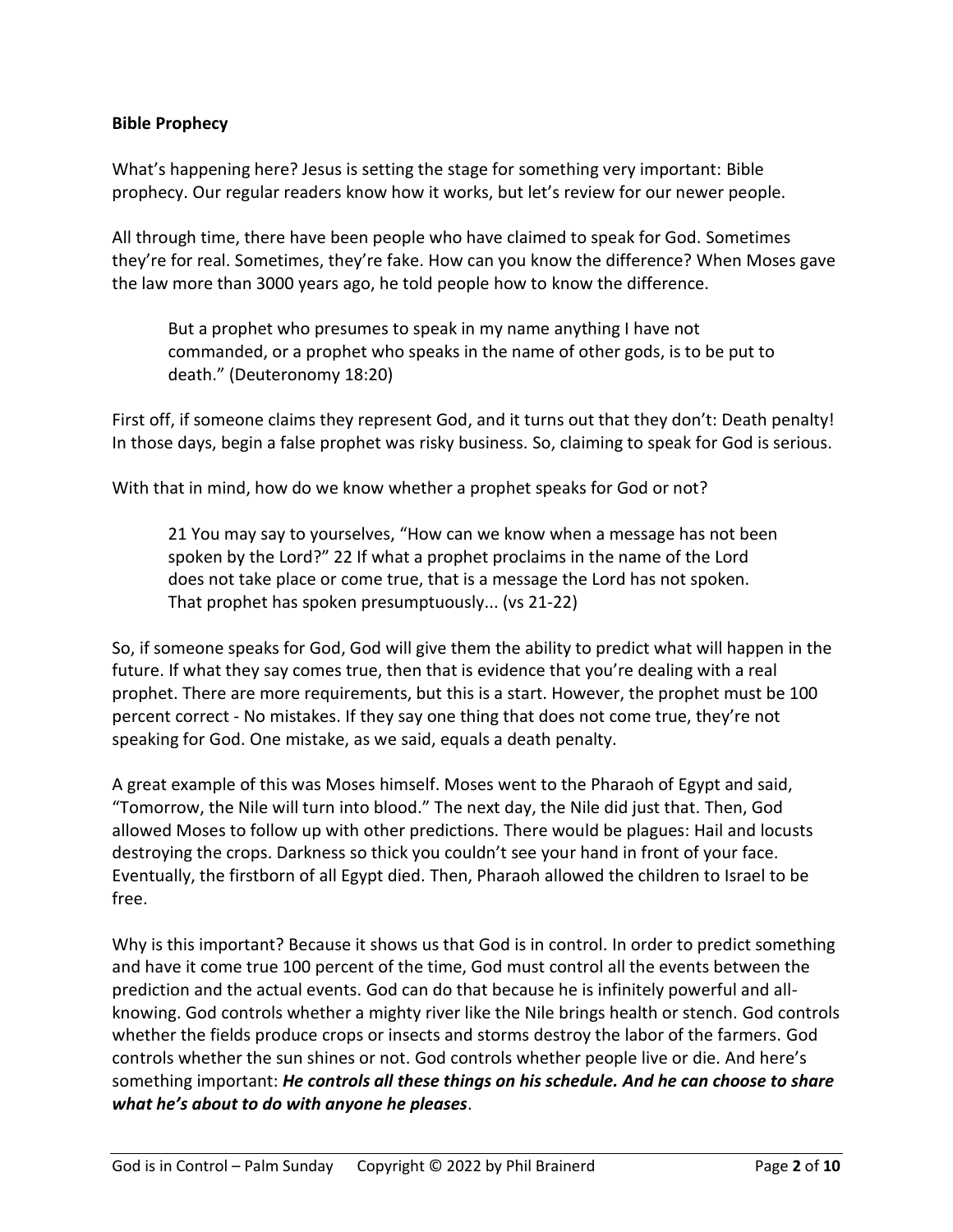So, a true prophet is someone who is in touch with God.

## **Near/Far**

Add to this this following important principle: A prophet who accurately shares what God is doing develops a kind of track record. When they accurately predict things that are soon to pass, God may use them to write things about the distant future. The further out a prediction is, the more it shows us how powerful God is - How much he is in control. It's one thing to make a prediction and have it come true sometime soon. It's another to make predictions and have them come true centuries later.

## **Messianic Prophecy**

That's what happened for a special kind of prophesy: Messianic prophecy. The Bible contains hundreds of times that ancient Hebrew prophets predicted a great King, called the Messiah. Those prophecies are all fulfilled in man named Jesus.

During this Easter season, we're going to talk about the prophecies that refer Jesus in his final days leading up to his crucifixion.

## **A Donkey(?)**

As we said, today we're looking at Palm Sunday. A moment ago, we read a story about a donkey. Let's see how a donkey fits into Bible prophecy.

As they approached Jerusalem and came to Bethphage and Bethany at the Mount of Olives, Jesus sent two of his disciples, saying to them, "Go to the village ahead of you, and just as you enter it, you will find a colt tied there, which no one has ever ridden. Untie it and bring it here. (Mark 11:1-2)

Jesus and his followers have been all over ancient Israel in the days leading up to this. Now, they're coming to Jerusalem. At different times, Jerusalem would be the site of big celebrations, just like any major city. At that time, people were preparing to celebrate Passover. This was a big event. There were going to be big crowds.

Jesus tells two of his disciples that they are to go into a village. There, they would find a colt. Now, all by itself, there is nothing unusual about this. Let's say I tell you, "Walk over to the park. There, you will see some trees." Well, trees are all over the place. No big deal. And in ancient Israel, there were animals of all kinds all over the place. So, finding a donkey was nothing special.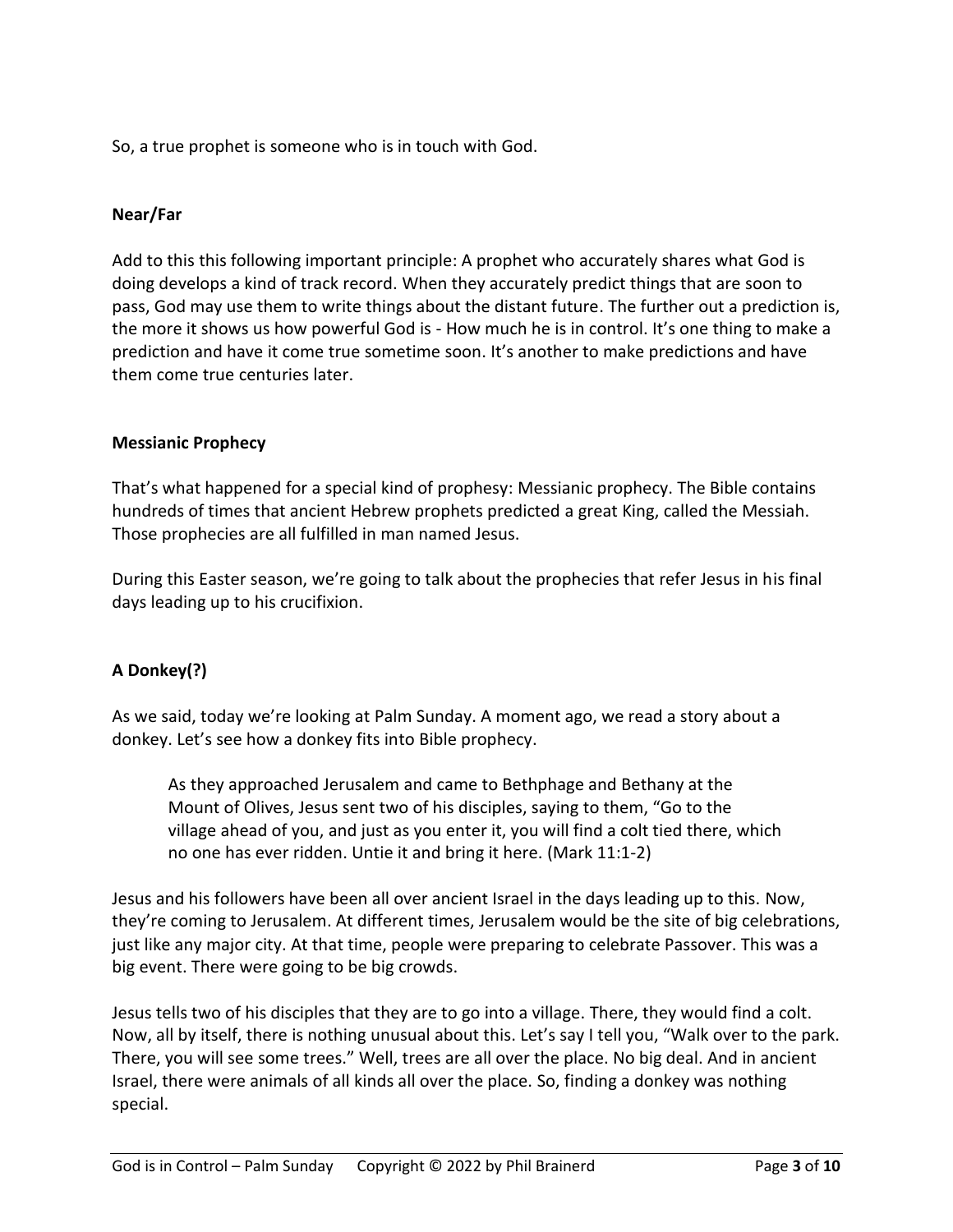This animal though, was different - No one had ever ridden it before. That's unusual. That's special. That makes the animal valuable. Why? Because It's brand new. It's like walking into a car dealership and seeing a brand-new car that was never driven. Used cars are expensive, but brand-new cars more so. That's make it very odd for Jesus to tells the disciples, "When you see it, untie it and bring it here."

Give this a try: Go to a new car dealership. Walk up to a car, get in, start it up, and drive off. What's going to happen? Well, let's see what happened here. Jesus says to these men, "If anyone asks you, 'Why are you doing this?' say, 'The Lord needs it and will send it back here shortly." (Mark 11:3)

I think it would be understandable for the owners to ask what's going on. In fact, I think it would be understandable for the owners to be very upset. So, Jesus tells his followers how they will answer. Understand, he's not telling them to go and steal a donkey - He says, "Tell them the Lord needs it, and he'll make sure it comes back."

So, again, imagine you're on the dealership lot. You're in the car getting ready to drive away. The salespeople are understandably upset. They've got their phones in their hands and they're ready to call the police. So, you tell them, "You don't understand, See, Jesus needs this car. And he only needs if for a little while. We'll bring it right back, OK?"

On a normal day, is that going to work? Well, this was not a normal day. We see that the men did as they were told, and they found the donkey, just like Jesus said. What happened next?

As they untied it, some people standing there asked, "What are you doing, untying that colt?" They answered as Jesus had told them to, and the people let them go. (Mark 11:4(b)-6)

Sometimes, when we read the Bible in public, we miss the drama of the stories we read. You might hear someone read this passage in a monotone. Again, these people may have been a little more emotional. I think you'd normally hear something like: "WHAT DO YOU THINK YOU'RE DOING…?"

So, the men tell the owners what Jesus said. Guess what? Everything's OK now. The owners answer, "Oh, Jesus wants it. Then go right ahead."

So, we don't just see a nice story here. We see an example of prophecy. Jesus made a prediction - A very unusual prediction. And it came true, just as he said. Remember the near/far principle. Jesus has just made a short term prediction that came true. This allows him to make predictions about the distant future.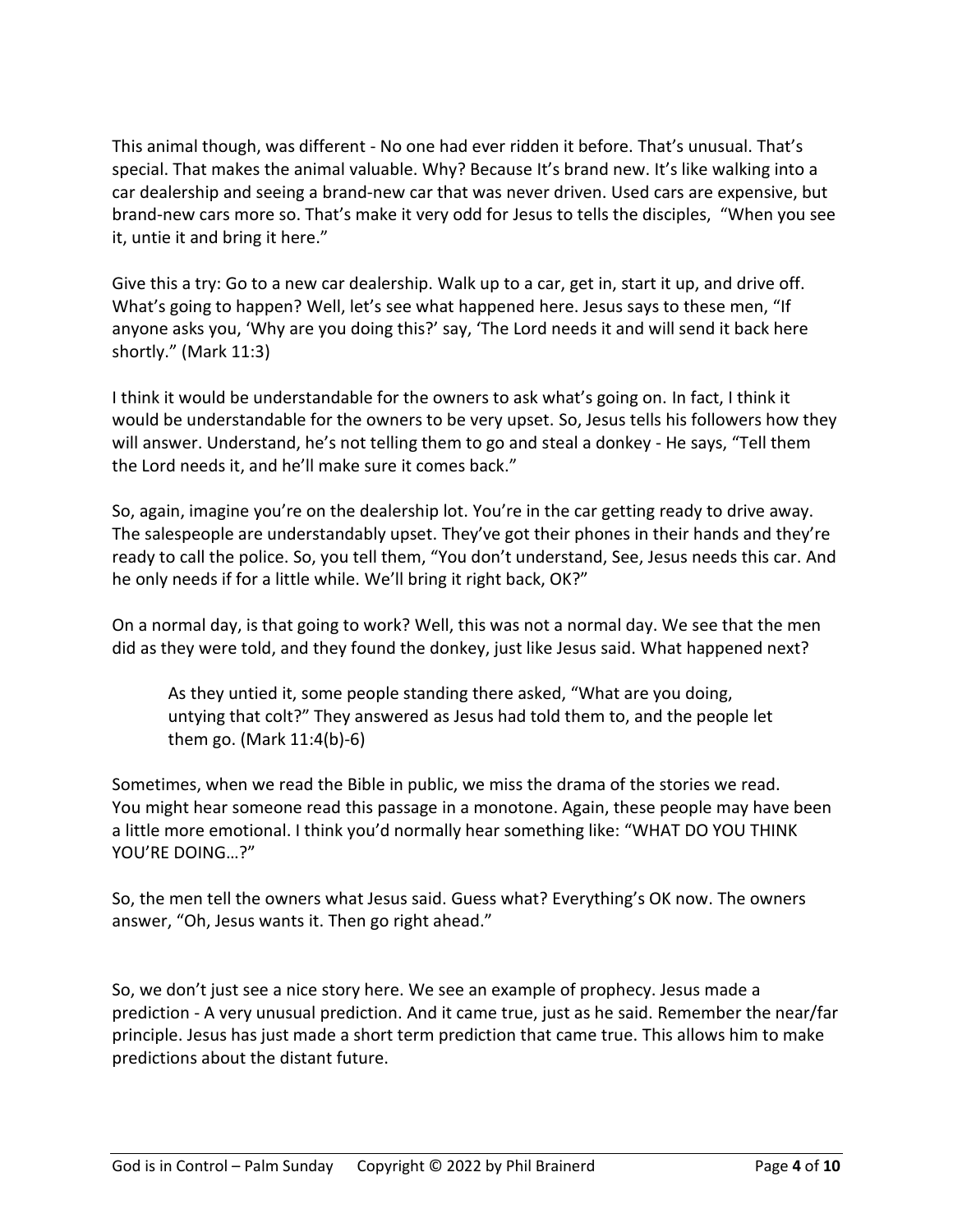#### **Who Jesus Is**

We said a moment ago that a true prophet is in touch with God. God tells the prophet what he is going to do in the future. We believe something very special about Jesus: *Jesus was God visiting the face of the earth.* So, this was not the only time Jesus made a prediction and it came true. On any given day, his followers were treated to numerous miracles. A leper asks to be healed. Jesus does it. Right away. He doesn't say, "let me ask God." Jesus does it himself. A handicapped man wants to walk. Jesus heals him – right away. A blind man wants to see. Jesus does it. In fact, the donkey story, thought special, wasn't a big deal for Jesus. That's probably why his disciples had no trouble doing what Jesus told them.

#### **What the Donkey Means**

Now, this is very nice, but why was Jesus asking for a donkey? He did this to set up a much larger prophecy. He was fulfilling a prediction made by the prophet Zechariah. Let's read it:

> Rejoice greatly, Daughter Zion! Shout, Daughter Jerusalem! See, your king comes to you, righteous and victorious, lowly and riding on a donkey, on a colt, the foal of a donkey. (Zechariah 9:9)

The prophet Zechariah lived around 500 years before the time of Christ. He made a very interesting prediction about this individual called the Messiah. Most people would expect a king to have an expensive ride. In those days, that meant a beautiful chariot. Maybe with gold trimmings. And pulled by a beautiful purebred stallion. And a great king will be accompanied by armies - Soldiers in armor with weapons.

But according to Zechariah, this king was going to be different. He will be victorious, but it will not be because of armies. It will be because of righteousness. He will not come on a chariot pulled by a stallion. He will ride on a donkey, a "lowly" animal - A beast of burden. This king will be one of us. He will walk among the common people.

He is not surrounded by soldiers, but by normal people. He will rule, not by forcing everyone to their knees at the point of a spear, but with kindness. He comes, not to demand obedience, but to serve others.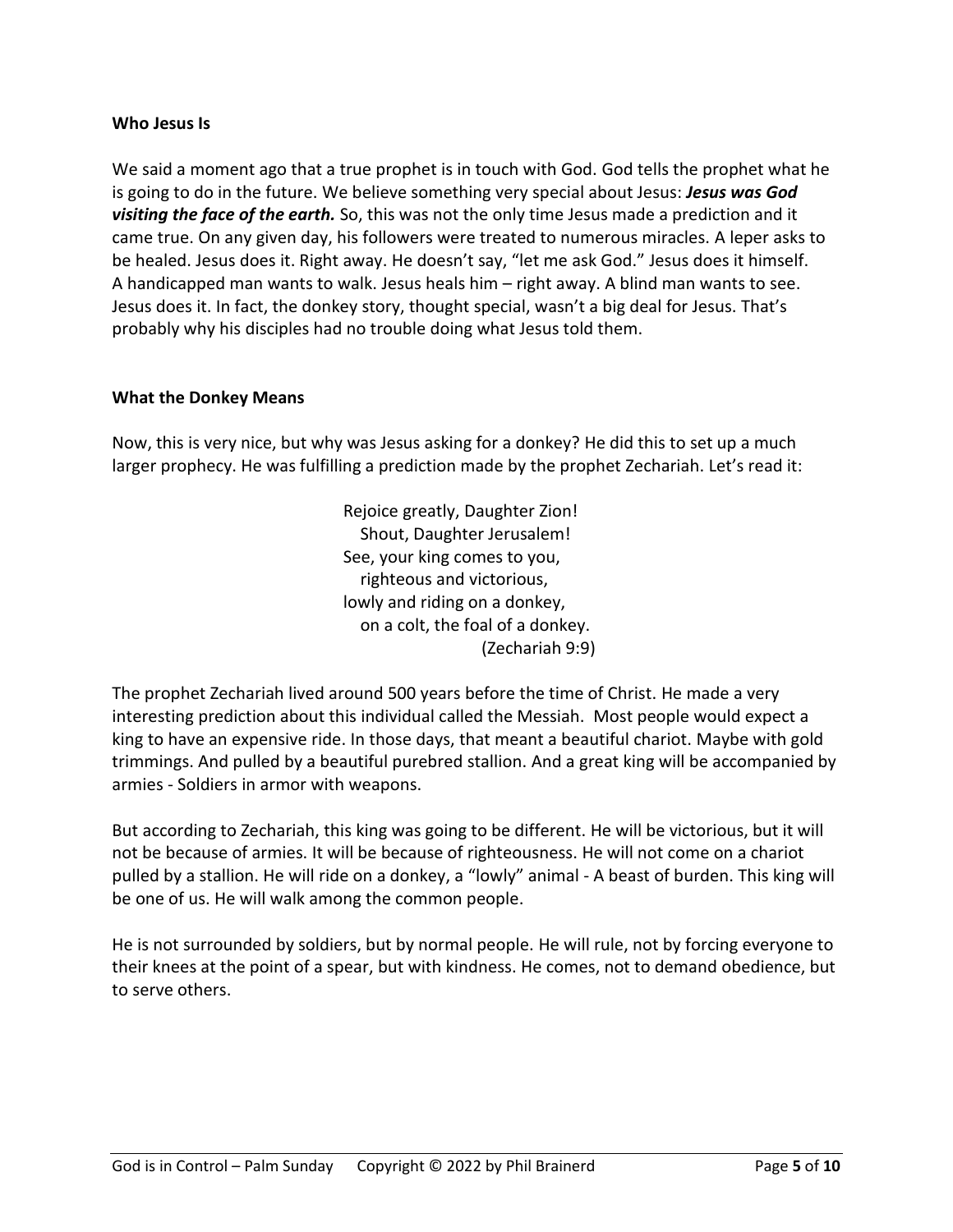## **Character Matters With God**

Why is this important? It's important because: God is in control. If God is in control, it matters what God is like. The character of God matters.

What if God is in control, but he's bad? What if he's mean? What if he's just some kind of thug that enjoys hurting people? What if he's uncaring? That would be scary! Being in control would mean that God could treat people in vicious and mean-spirited ways - And no one could do anything about it.

That's why God had to communicate to the whole world that he's not any of those things. He is kind. He is loving. He is humble, willing to ride on a donkey instead of a chariot. This is how Jesus entered Jerusalem during one of the busiest holidays of the year.

## **The Triumphal Entry**

Let's read more about the story.

7 When they brought the colt to Jesus and threw their cloaks over it, he sat on it. 8 Many people spread their cloaks on the road, while others spread branches they had cut in the fields. 9 Those who went ahead and those who followed shouted, "Hosanna!" "Blessed is he who comes in the name of the Lord!" 10 "Blessed is the coming kingdom of our father David!" "Hosanna in the highest heaven!" (Mark 11:7-10)

This is called the "Triumphal Entry" of Jesus. Jesus was in fact the Messiah, the Great King. And lots of people in Jerusalem knew it. How did they know? The recognized Jesus because they understood their history.

In America, when you send a child to school, hopefully they learn about American history. At least we hope – that's a message for another day. Children should learn about people like George Washington and Thomas Jefferson and Benjamin Franklin. That's true for every country. And it was true for ancient Israel.

For example, the people in Israel in that day knew about an ancient king named Jehu. His story is found in the book of II Kings. We won't go there. For now, let me summarize: The land of Israel was ruled at the time by evil kings. One of the evil kings died from a wound in battle. The prophet Elisha knew that there was a man who was the legitimate heir to the throne: Jehu. Elisha knew that he would be a good king who could be trusted to wipe out the evil kings. So, he had Jehu appointed as King.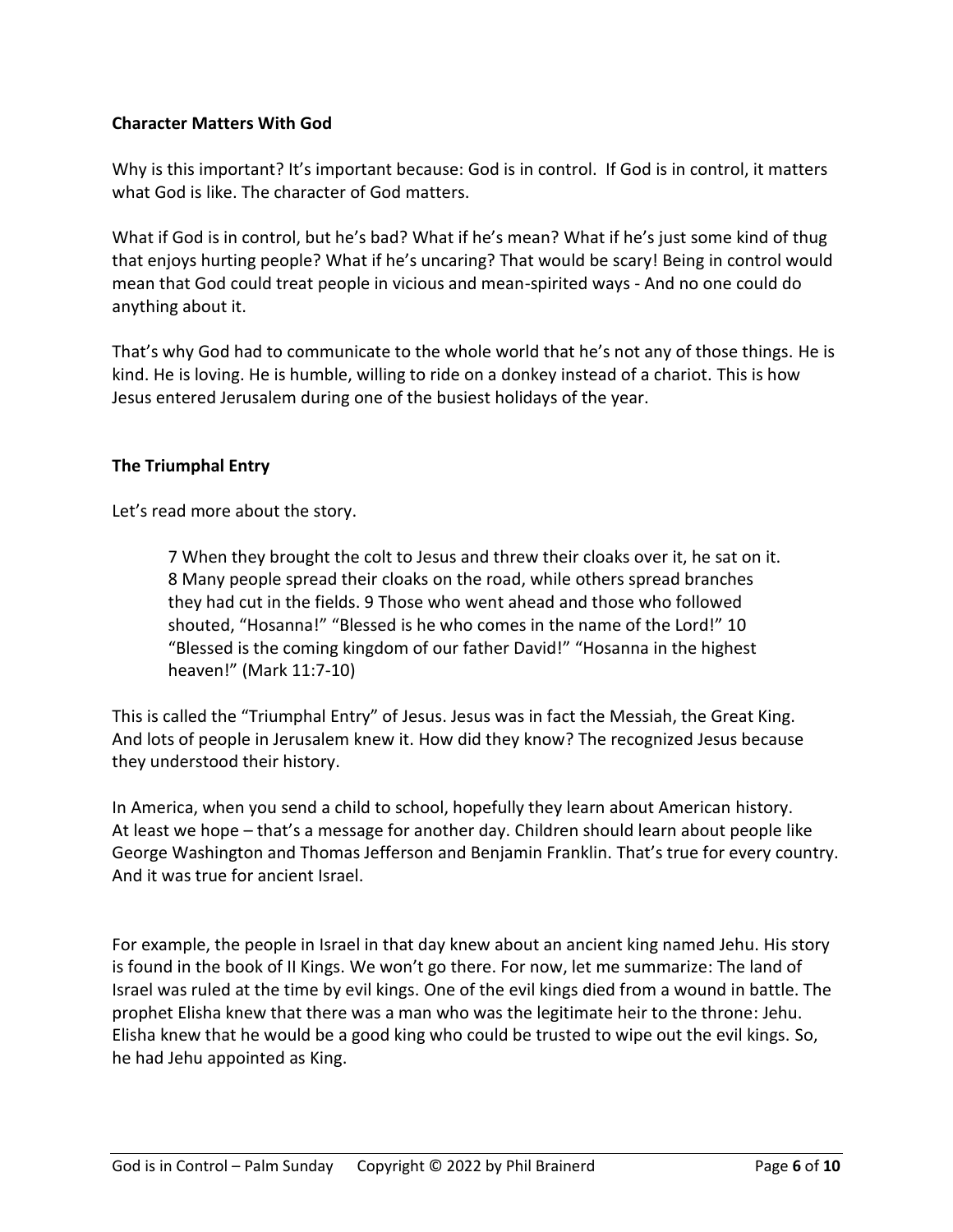When the people found out that a good king was coming – A king who would bring righteousness, here's what they did:

13 They quickly took their cloaks and spread them under him on the bare steps. Then they blew the trumpet and shouted, "Jehu is king!" (II Kings 9:13)

In those days, when a righteous king was coming, people would throw their cloaks on the way in front of him. That's why good people threw their cloaks on the way in front of Jesus. He was a good King who, they thought, would wipe out evil. Why did they waive palm branches? Waiving palm branches was thought to be a sign of victory. So, people believed Jesus was a victorious king.

And, it's nice when a king is victorious, but you want him include you in the victory, right? That's why people cried out, "Hosanna". That's a word that means, "Save us! Save us, now!"

After that, the people were calling out things they heard in the temple when they worshipped. When people worshipped, they sang songs that we find today in the book of Psalms. Here is one of the things that they sang:

> Blessed is he who comes in the name of the Lord. From the house of the Lord we bless you. (Psalm 118:26)

So, we can see how the people of Israel were drawing from their whole cultural experience to recognize Jesus as the great King.

OK. It's great to understand what was going on. However, we live on a broken world. We've said that God is in control, but why does it sometimes feel otherwise?

We're in Easter season. Today, we're looking at Palm Sunday, when we remember the triumphal entry of Jesus into Jerusalem. If Jesus had become the king of Israel, we could easily stop here and say that God is in control. Jesus did things that had been predicted centuries before. Things that signaled that he was the great king. Things that signaled that he would be a good and righteous king - A king that loves and serves his people.

But that's not the end of the story. Most people know that there were other events.

## **A Change in the Plot**

In only a few days, Jesus was arrested. He was taken before the authorities and subjected to a sham trial. He was then executed with one of the most hideous forms of execution ever created by humankind: Crucifixion.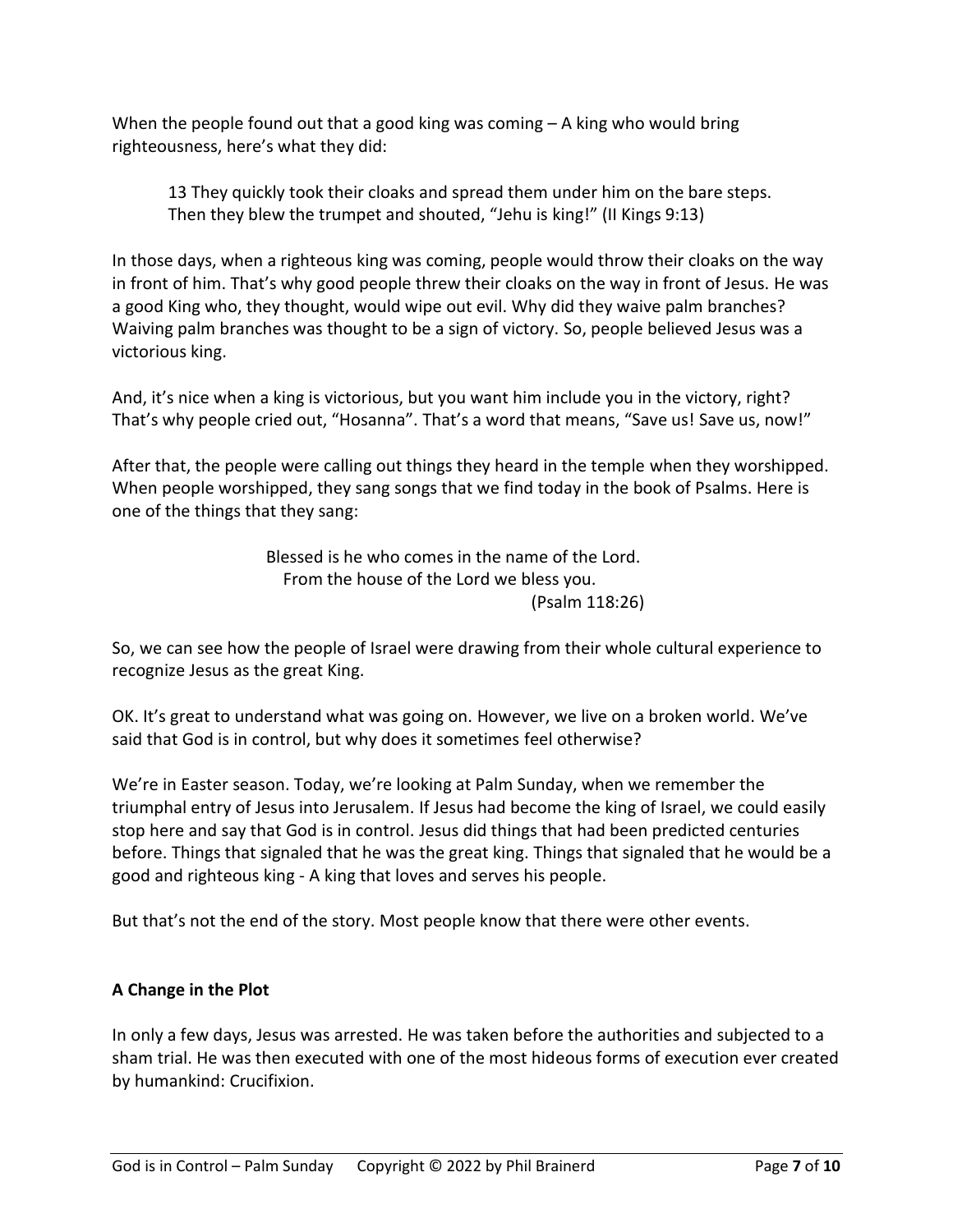How could that happen? How could that happen if God is in control? At the time, it certainly didn't look that way.

But again, God is in control. Here's something we need to understand about God: He is way above us in every way - In knowledge, in intelligence, in wisdom. Here's something the prophet Isaiah said:

> 8 "For my thoughts are not your thoughts, neither are your ways my ways," declares the Lord. 9 "As the heavens are higher than the earth, so are my ways higher than your ways and my thoughts than your thoughts. (Isaiah 55:8-9)

Yes, God is in control, but he doesn't always do things the way we would expect. The people of Israel wanted a conquering king. They wanted a king who would take away all injustice right away. But God knew that they needed something more.

# **A Problem**

We humans need to understand something. We need to understand why our world works the way it does. We need to understand why there is injustice and pain and oppression and sickness and death. *Those things are all here because of sin.* We live in a broken world. But the world did not break by itself. *We broke it*.

Here's one of the problems of sin: We're all guilty.

…for all have sinned and fall short of the glory of God. (Romans 3:23)

So, before the world can be fixed, God needs to deal with sin. We don't need a conquering king to take away evil. The problem with that is, we're all guilty of sin. For God to take away all evil, he'd have to take away us!

So instead of sending a conquering king, God sent a suffering king - A servant king. A king who was willing to die on a cross to pay for the sins of the world.

24 "He himself bore our sins" in his body on the cross, so that we might die to sins and live for righteousness; "by his wounds you have been healed." 25 For "you were like sheep going astray"… (I Peter 2:24-25)

There were thousands of people in Jerusalem to view the triumphal entry. They must have been very disappointed to see Jesus arrested and executed. It must have felt like God was not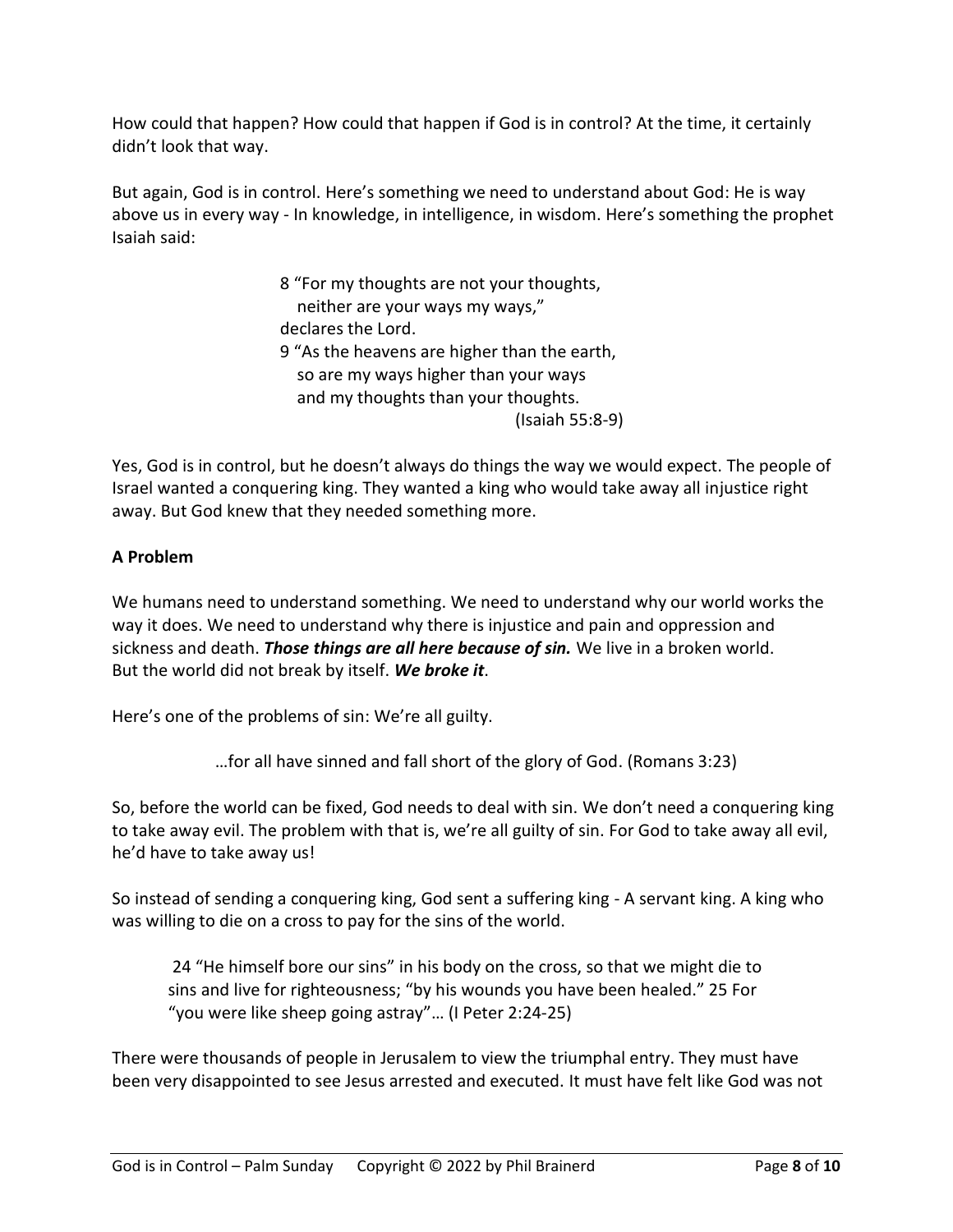in control. But far from out of control, the cross shows us that God was perfectly in control. *The cross was the way that Jesus could pay for our sins*.

And you know what? That was predicted, too. On the Good Friday article, we'll talk about that. Watch for it!

And of course, if Jesus died and was left in the grave, that might show that God was not in control. But Jesus was not left in the grave. He rose again. He was victorious over death.

Let's pull this all together.

## **Conclusion**

So, God is in control, and he shows us that at Easter.

How should we respond? First, read rest of our series so you can learn more about God and how he shows us his power through the events of Easter. Read about Good Friday. And of course, read about Easter.

In the meantime, if this is the first time you've heard of all this, there's something you need to do - You need to make this real for yourself.

> "Come now, let us settle the matter," says the Lord. "Though your sins are like scarlet, they shall be as white as snow; though they are red as crimson, they shall be like wool. (Isaiah 1:18)

Contact to us. There will be important information at the end of this article. Let us tell you how you can accept the free gift of eternal life through Jesus Christ. Let us tell you how you can know with full assurance that you will be victorious over death and the grave, just as Jesus was.

If you do that, you will join with all believers when there will be a new triumphal entry one day in the future. It's recorded in Revelation: